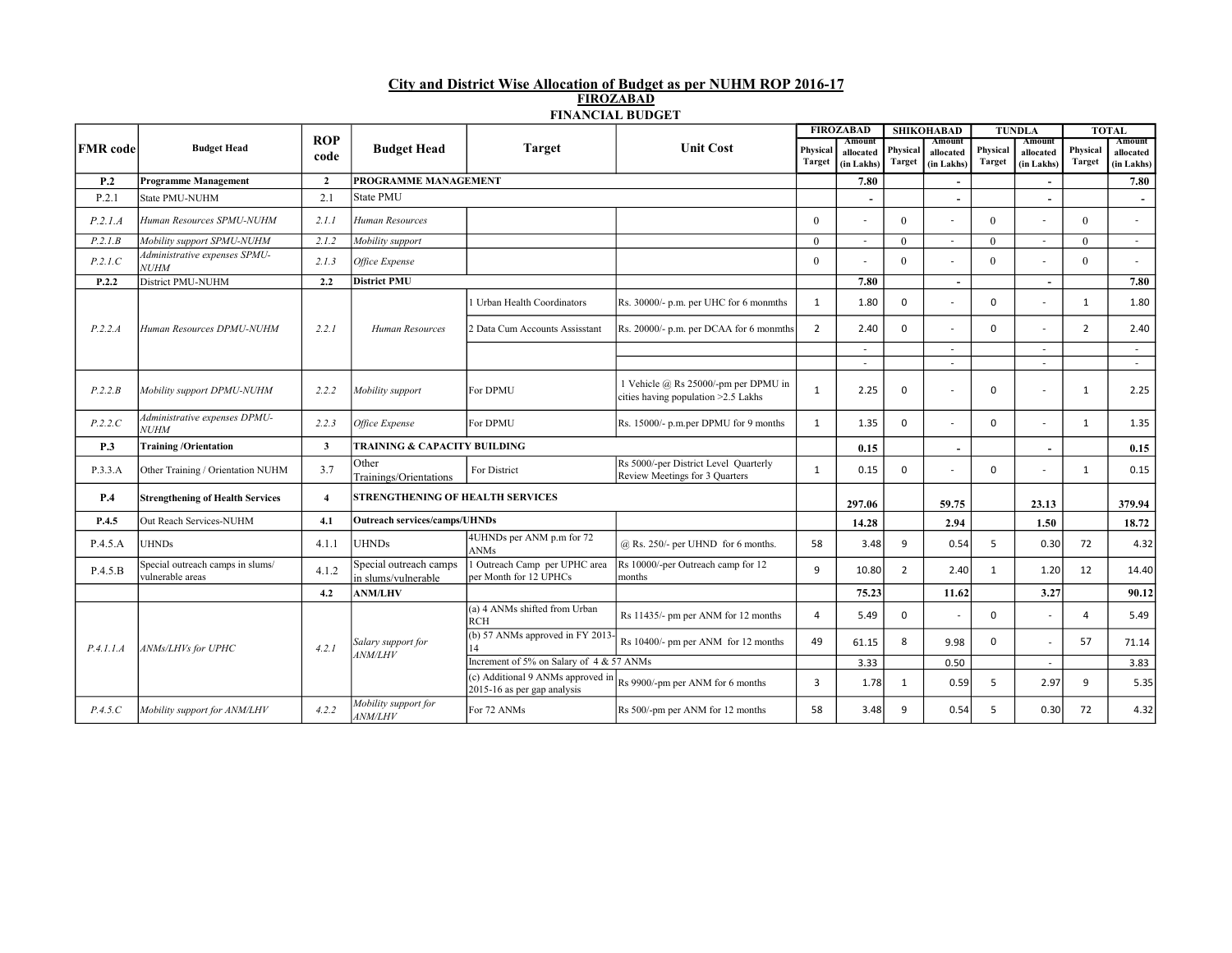## City and District Wise Allocation of Budget as per NUHM ROP 2016-17 FIROZABAD FINANCIAL BUDGET

|                 | <b>Budget Head</b>       |            | <b>Budget Head</b>                                                                             | <b>Target</b>                                                                                                         |                                                                                                | <b>FIROZABAD</b> |                     |                | <b>SHIKOHABAD</b>        | <b>TUNDLA</b>  |                          |                | <b>TOTAL</b>        |
|-----------------|--------------------------|------------|------------------------------------------------------------------------------------------------|-----------------------------------------------------------------------------------------------------------------------|------------------------------------------------------------------------------------------------|------------------|---------------------|----------------|--------------------------|----------------|--------------------------|----------------|---------------------|
| <b>FMR</b> code |                          | <b>ROP</b> |                                                                                                |                                                                                                                       | <b>Unit Cost</b>                                                                               | Physical         | Amount<br>allocated | Physical       | Amount<br>allocated      | Physical       | Amount<br>allocated      | Physical       | Amount<br>allocated |
|                 |                          | code       |                                                                                                |                                                                                                                       |                                                                                                | <b>Target</b>    | (in Lakhs)          | <b>Target</b>  | (in Lakhs)               | <b>Target</b>  | (in Lakhs)               | <b>Target</b>  | (in Lakhs)          |
|                 |                          | 4.3        | <b>Urban PHC (UPHC)</b>                                                                        |                                                                                                                       |                                                                                                |                  | 207.55              |                | 45.19                    |                | 18.36                    |                | 271.10              |
| P.4.4.2.A       | Equipment for UPHC       | 4.3.1      | Renovation/upgradation<br>of existing facility to<br><b>UPHC</b>                               | For Mini Autoclave, Microscope &<br>Equipments to ANMs                                                                | Rs. 1.00 Lakh per UPHC for 12 UPHCs                                                            | 9                | 9.00                | $\overline{2}$ | 2.00                     | 1              | 1.00                     | 12             | 12.00               |
| P.4.2.1.A       | UPHC-NC                  | 4.3.2      | <b>Building of new UPHC</b>                                                                    |                                                                                                                       |                                                                                                |                  |                     |                |                          |                |                          |                |                     |
|                 |                          | 4.3.3      |                                                                                                |                                                                                                                       | Operation cost support for running UPHC (other than untied grants and medicines & consumables) |                  | 137.80              |                | 29.69                    |                | 10.61                    |                | 178.10              |
|                 |                          | 4.3.3.1    | Human Resource                                                                                 |                                                                                                                       |                                                                                                |                  | 117.64              |                | 24.41                    |                | 7.97                     |                | 150.02              |
|                 |                          |            |                                                                                                | (a) 4 Fulltime MOs shifted from<br>Urban RCH                                                                          | Rs 41600/-p.m. Per MO for 12 months                                                            | $\overline{4}$   | 19.97               | $\theta$       |                          | $\theta$       | ٠                        | 4              | 19.97               |
| P.4.1.3.1.4     | MO at UPHC Full-time     |            |                                                                                                | (b) 3 Fulltime MOs approved in<br>Rs 37800/month/MO for 12 months<br>2013-14&2014-15                                  |                                                                                                | $\overline{2}$   | 9.07                | $\mathbf{1}$   | 4.54                     | $\Omega$       |                          | 3              | 13.61               |
|                 |                          |            |                                                                                                | Increment of 5% on Salary of $4 \& 3$ Mos                                                                             |                                                                                                |                  | 1.45                |                | 0.23                     |                | $\overline{\phantom{a}}$ |                | 1.68                |
|                 |                          |            | $4.3.3.1.1$ MO salary                                                                          | (c) 3 Full time Mos approved for<br>new UPHCs                                                                         | Rs 36000/-p.m. per MO for 6 months                                                             | $\mathbf{1}$     | 2.16                | $\overline{1}$ | 2.16                     |                | 2.16                     | 3              | 6.48                |
|                 | MO at UPHC Part-time     |            |                                                                                                | (d) 9 Parttime $\overline{MO}$                                                                                        | Rs 21600/-p.m. Per MO for 12 months                                                            | 8                | 20.74               | $\overline{1}$ | 2.59                     | $\theta$       | 0.00                     | 9              | 23.33               |
| P.4.1.3.1.B     |                          |            |                                                                                                | Increment of 5% on Salary of 9 Mos                                                                                    |                                                                                                |                  | 1.04                |                | 0.13                     |                |                          |                | 1.17                |
|                 |                          |            |                                                                                                | (e) 3 Part time Mos approved for<br>new UPHCs                                                                         | Rs 21600/-p.m.per MO for 6 months                                                              | 1                | 1.30                | $\overline{1}$ | 1.30                     |                | 1.30                     | 3              | 3.89                |
|                 | Staff nurse for UPHC     |            | Salary of paramedical&<br>nursing staff (Staff<br>Nurse/Lab<br>Technician/Pharmcist/Oth<br>er) | (a) 4 Staff Nurses shifted from<br><b>Urban RCH</b>                                                                   | Rs 19060/-pm per SN for 12 months                                                              | $\overline{4}$   | 9.15                | $\mathbf 0$    |                          | $\mathbf 0$    |                          | $\overline{a}$ | 9.15                |
| P.4.1.2.A       |                          |            |                                                                                                | (b) 8 Staff Nurses (2 SNs per<br>UPHC for 3 New UPHC & 1<br>additional SN for 2 UPHCs each<br>shifted from urban RCH) | Rs 17325/-pm per SN for 12 months                                                              | 6                | 12.47               | $\overline{2}$ | 4.16                     | $\Omega$       |                          | 8              | 16.63               |
|                 |                          |            |                                                                                                | Increment of 5% on Salary of 4 & 8 SNs                                                                                |                                                                                                |                  | 1.08                |                | 0.21                     |                | $\sim$                   |                | 1.29                |
|                 |                          |            |                                                                                                | $(c)$ 2 SNs per UPHCs for 3 New<br><b>UPHC</b>                                                                        | Rs 16500/-pm per SN for 6 months                                                               | $\overline{2}$   | 1.98                | $\overline{2}$ | 1.98                     | $\overline{2}$ | 1.98                     | 6              | 5.94                |
|                 |                          | 4.3.3.1.2  |                                                                                                | (d) 9 Pharmacist                                                                                                      | Rs 17325/-pm per Pharmacist for 12<br>months                                                   | 8                | 16.63               | 1              | 2.08                     | $\Omega$       |                          | 9              | 18.71               |
| P.4.1.6.4       | Pharmacists at UPHC      |            |                                                                                                | Increment of 5% on Salary of 9 Pharmacist                                                                             |                                                                                                |                  | 0.83                |                | 0.10                     |                | 0.00                     |                | 0.94                |
|                 |                          |            |                                                                                                | (e) 1 Pharmacist per UPHC for 3<br>new UPHC                                                                           | Rs 16500/-pm per Pharmacist for 6<br>months                                                    | $\mathbf{1}$     | 0.99                | $\mathbf{1}$   | 0.99                     | 1              | 0.99                     | 3              | 2.97                |
| P.4.1.5.4       | Lab Technicians at UPHC  |            |                                                                                                | (f) 9 Lab Technician                                                                                                  | Rs12400 /-pm per Lab Technician for 12<br>months                                               | 8                | 11.90               | $\mathbf{1}$   | 1.49                     | $\mathbf 0$    |                          | 9              | 13.39               |
|                 |                          |            |                                                                                                | Increment of 5% on Salary of 9 LTs                                                                                    |                                                                                                |                  | 0.60                |                | 0.07                     |                | 0.00                     |                | 0.67                |
|                 |                          |            |                                                                                                | 3 new UPHCs                                                                                                           | (g)1 Lab Technician per UPHC for $\ $ Rs 11800/-pm per Lab Technician for 6<br>months          | $\mathbf{1}$     | 0.71                | $\mathbf{1}$   | 0.71                     | 1              | 0.71                     | 3              | 2.12                |
| P.4.1.10.4      | Other Support staff-NUHM | 4.3.3.1.3  | Salary of support staff<br>(non clinical staff)                                                | Lumpsum amount approved for<br>outsourcing support services.<br>Budget for 6 months allocated as                      | Rs 5717/- p.m. per Sweeper cum<br>Chowkidarfor 4 Sweeper cum Chowkidar<br>for 6 months         | $\overline{a}$   | 1.37                | $\mathbf 0$    | $\overline{\phantom{a}}$ | $\Omega$       |                          | $\overline{a}$ | 1.37                |
|                 |                          |            |                                                                                                | per approval from last year.                                                                                          | Rs 14000/-pm per UPHC for support staff<br>for 6 months                                        | 5                | 4.20                | $\overline{2}$ | 1.68                     | 1              | 0.84                     | 8              | 6.72                |